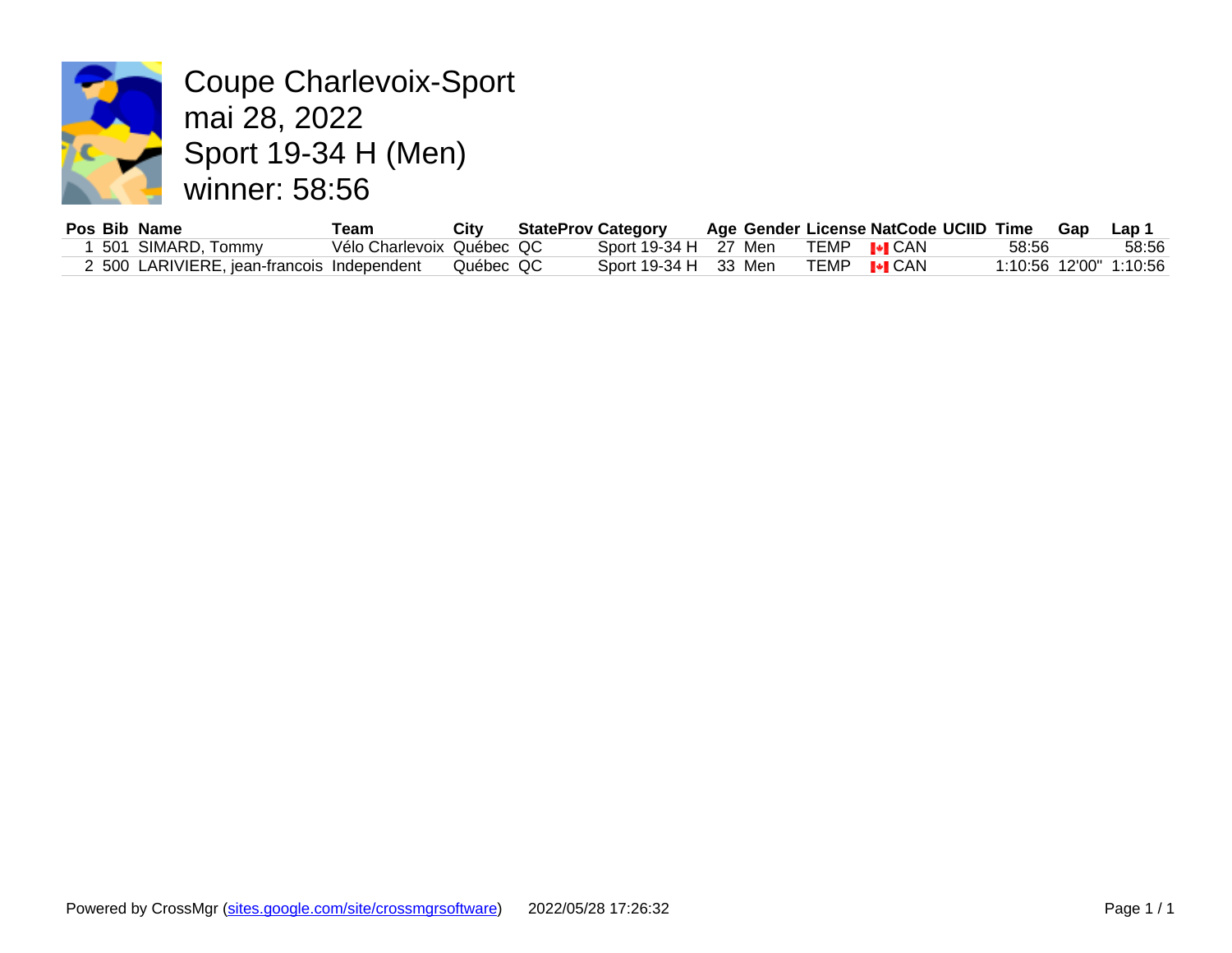

## Coupe Charlevoix-Sport mai 28, 2022 Sport 35-44 H (Men) winner: 59:40

|  | Pos Bib Name                                   | Team                                   | City                | <b>StateProv Category</b> |                      |        |                     | Age Gender License NatCode UO |  |
|--|------------------------------------------------|----------------------------------------|---------------------|---------------------------|----------------------|--------|---------------------|-------------------------------|--|
|  | 531 LAPOINTE, Eric                             | Independent                            | Québec              | QC                        | Sport 35-44 H        | 39 Men |                     | 53293 <b>I CAN</b> 10         |  |
|  | 2 534 LAPOINTE, Jean Philippe CC de l'académie |                                        | Berthier-sur-Mer QC |                           | Sport 35-44 H 37 Men |        |                     | 50528 <b>I</b> •ICAN 10       |  |
|  | 3 536 COUTURE, Pierre                          | Independent                            | Pont-Rouge          | QC                        | Sport 35-44 H 39 Men |        | TEMP <b>I</b> •ICAN |                               |  |
|  | 4 533 POWERS, Anthony                          | CC Mont Sainte-Anne                    | Lévis               | QC                        | Sport 35-44 H 38 Men |        |                     | 53523 <b>I.</b> CAN 10        |  |
|  | 5 535 CARON, David                             | Mathieu Performance                    | Québec              | QC                        | Sport 35-44 H 42 Men |        |                     | 52692 <b>I</b> •ICAN 10       |  |
|  | 6 530 DROUIN, Marquis                          | VM Normandin Mathieu-Performance Lévis |                     | QC                        | Sport 35-44 H 44 Men |        | TEMP <b>I</b> •ICAN |                               |  |
|  | 7 538 TURCOTTE, Bruno                          | Mathieu Performance                    |                     |                           | Sport 35-44 H        | 43 Men | <b>TEMP</b>         |                               |  |
|  | DNF 532 DUQUETTE, Vincent                      | Vélo Charlevoix                        | Baie-Saint-Paul QC  |                           | Sport 35-44 H        | 44 Men |                     | 52177 <b> *</b> CAN 10        |  |
|  | DNS 537 GILL, David                            | Independent                            | Québec              | QC                        | Sport 35-44 H        | 44 Men | TEMP <b>I</b> •ICAN |                               |  |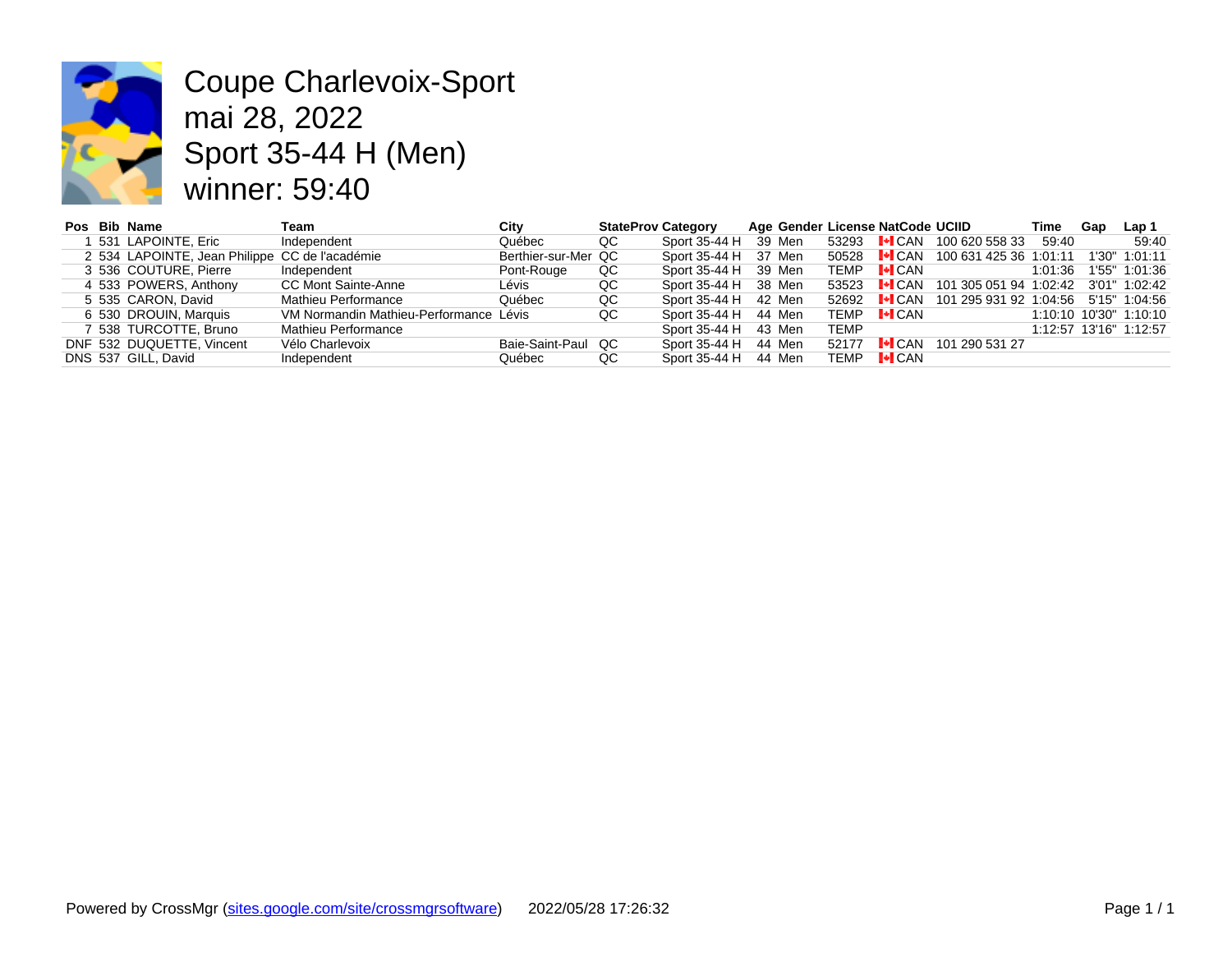

Coupe Charlevoix-Sport mai 28, 2022 Sport 45+ H (Men) winner: 1:00:48

|  | Pos Bib Name                                          | Team                       | City                        | <b>StateProv Category</b> |               |        |       | Age Gender License NatCode UCI |      |
|--|-------------------------------------------------------|----------------------------|-----------------------------|---------------------------|---------------|--------|-------|--------------------------------|------|
|  | 602 RAYMOND, Guillaume                                | Independent                | Québec                      | QC                        | Sport $45+$ H | 45 Men | 51622 | $\mathsf{H}$ CAN               | 100  |
|  | 2 611 PAQUET, Jean-Francois                           | <b>CC Mont Sainte-Anne</b> | Boischatel                  | QC                        | Sport $45+$ H | 48 Men | TEMP  | $\vdash$ CAN                   |      |
|  | 3 603 BELZILE, Charles                                | CVM Sigma Assurance Québec |                             | QC                        | Sport $45+$ H | 46 Men | 53300 | $\mathsf{L}$ CAN               | 100  |
|  | 4 606 GAGNON, Steve                                   | CC Mont Sainte-Anne        | Saint-Ferreol-les-Neiges QC |                           | Sport $45+$ H | 46 Men | 51914 | $\lvert \cdot \rvert$ CAN      | 100  |
|  | 5 601 MASSICOTTE, Frederic                            | Mathieu Performance        | Québec                      | QC                        | Sport $45+$ H | 45 Men | 51578 | $\lvert \cdot \rvert$ CAN      | 100  |
|  | 6 613 BOUCHARD, Robin                                 | Vélo2max St-Félicien       | St-Félicien                 | QC                        | Sport $45+$ H | 45 Men | 50892 | $\lvert \cdot \rvert$ CAN      | 101I |
|  | 7 610 PARE, Bruno                                     | Mathieu Performance        | Québec                      | QC                        | Sport $45+$ H | 58 Men | 52745 | $\lVert \cdot \rVert$ CAN      | 100  |
|  | 8 607 LESSARD, Marc Andre                             | CC Mont Sainte-Anne        | Québec                      | QC                        | Sport $45+$ H | 49 Men | 50079 | $\lVert \cdot \rVert$ CAN      | 100  |
|  | 9 609 TREMBLAY, Philippe                              | Vélo Charlevoix            | Baie-Saint-Paul             | QC                        | Sport $45+$ H | 47 Men | 52405 | $\lVert \cdot \rVert$ CAN      | 101  |
|  | 10 612 HOUDE, Laurent                                 | CC Mont Sainte-Anne        | Québec                      | QC                        | Sport $45+$ H | 58 Men | 53487 | $\mathsf{L}\mathsf{L}$ CAN     | 100  |
|  | DNF 604 SIMARD, Se?bastien                            | Independent                | Québec                      | QC                        | Sport $45+H$  | 48 Men | TEMP  | $\mathsf{L}\mathsf{L}$ CAN     |      |
|  | DNF 600 TOUSIGNANT, Benoit                            | Independent                | Lévis                       | QC                        | Sport $45+H$  | 48 Men | 51558 | $\lVert \cdot \rVert$ CAN      | 101  |
|  | DNS 605 ROBITAILLE, Jean Philippe CC Mont Sainte-Anne |                            | Saint-Ferreol-les-Neiges QC |                           | Sport 45+ H   | 47 Men | 51064 | $\lbrack \bullet \rbrack$ CAN  | 101I |
|  | DNS 608 SASSEVILLE, Frederic                          | <b>CC Mont Sainte-Anne</b> | Lévis                       | QC                        | Sport $45+$ H | 47 Men | 52130 | $\lVert \cdot \rVert$ CAN      | 100  |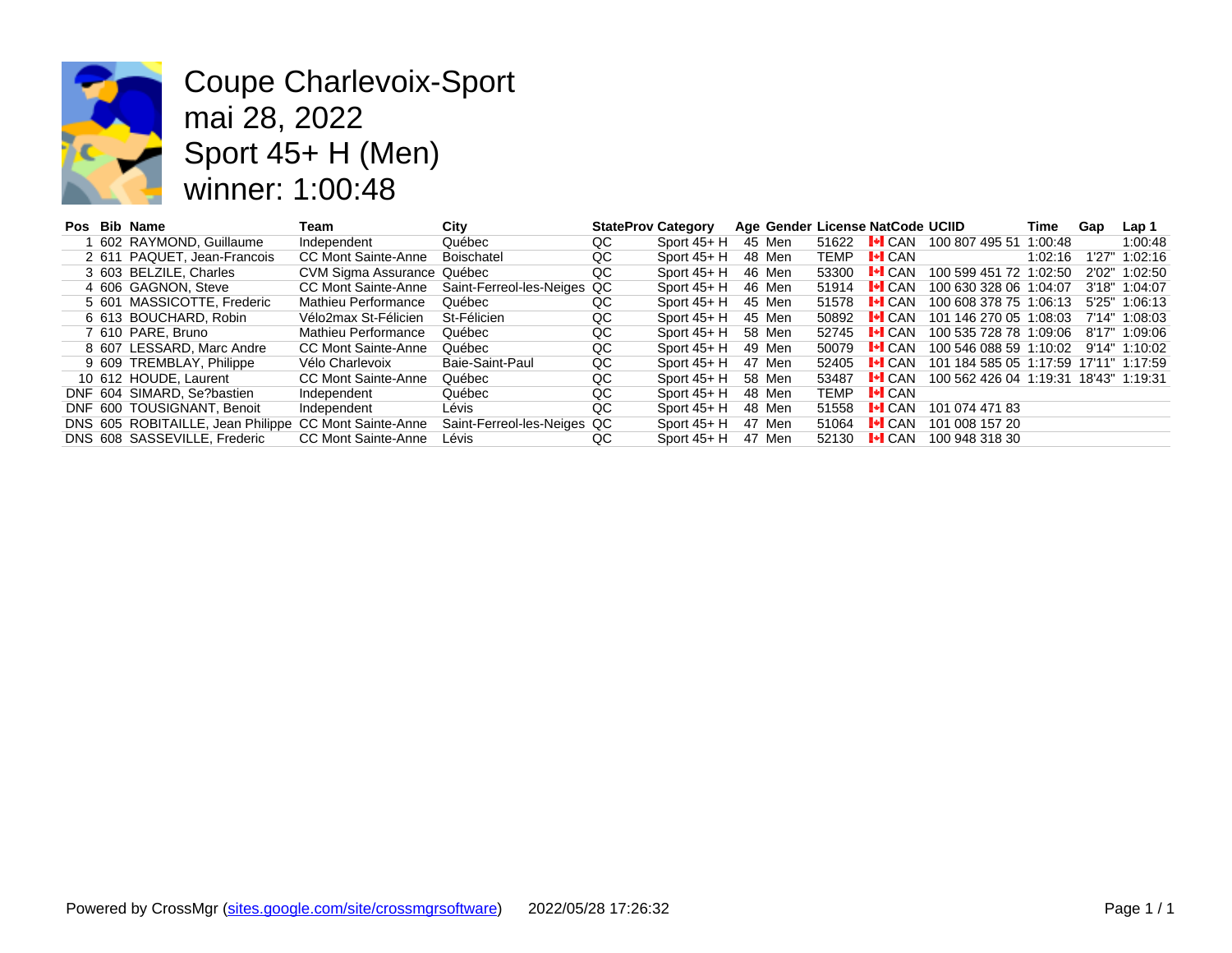

Coupe Charlevoix-Sport mai 28, 2022 Dev 15-18 H (Men) winner: 43:25

|  | Pos Bib Name                                         | Геаm                       | City               | <b>StateProv Category</b> |                                        |  |                      | Age Gender License NatCode UCIID |  |
|--|------------------------------------------------------|----------------------------|--------------------|---------------------------|----------------------------------------|--|----------------------|----------------------------------|--|
|  | 400 THERRIEN, Philippe                               | CVM Sigma Assurance Québec |                    | QC                        | Dev 15-18 H 15 Men 53374 MH CAN 100 60 |  |                      |                                  |  |
|  | 2 401 DESROCHERS, Tristan CVM Sigma Assurance Québec |                            |                    | QC                        | Dev 15-18 H 18 Men                     |  |                      | 51663 <b>I</b> II CAN 10094      |  |
|  | 3 402 SIMARD, Fe?lix                                 | CVM Sigma Assurance Québec |                    | QC                        | Dev 15-18 H 15 Men                     |  | TEMP <b>I</b> •I CAN |                                  |  |
|  | 4 404 TREMBLAY, Clovis                               | Vélo Charlevoix            | Baie-Saint-Paul QC |                           | Dev 15-18 H 15 Men                     |  |                      | 52407 I∙ICAN 100.82I             |  |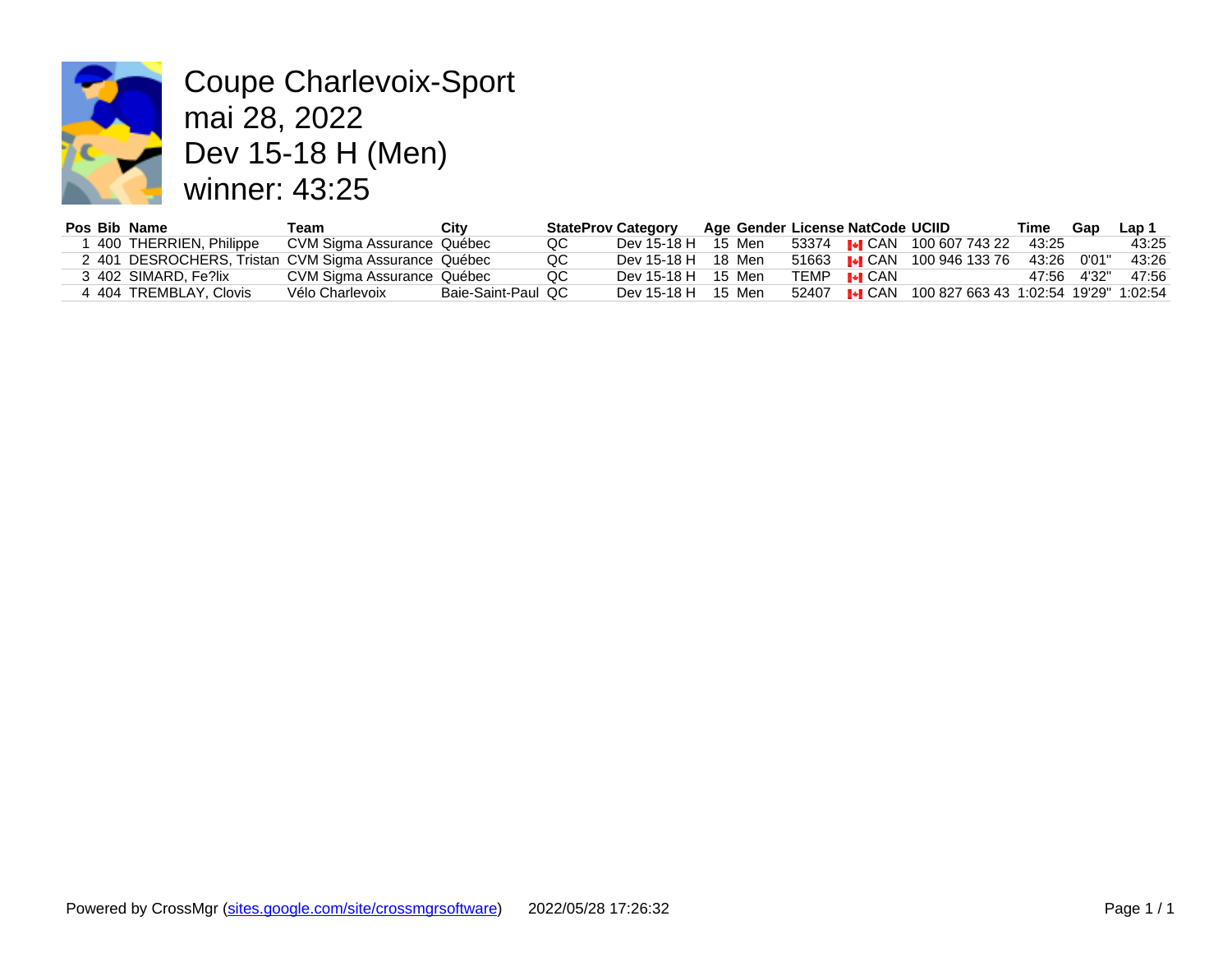

Coupe Charlevoix-Sport **mai 28, 2022** Dev 15-18 F (Women) winner: 41:54

**Pos Bib Name Team City StateProv Category Age Gender License NatCod**<br>1 429 TESSIER, anabelle Independent Donnacona QC **Dev 15-18 F** 16 Women TEMP **I**II CAN 1 429 TESSIER, anabelle Independent Donnacona QC Dev 15-18 F 16 Women TEMP I. CAN